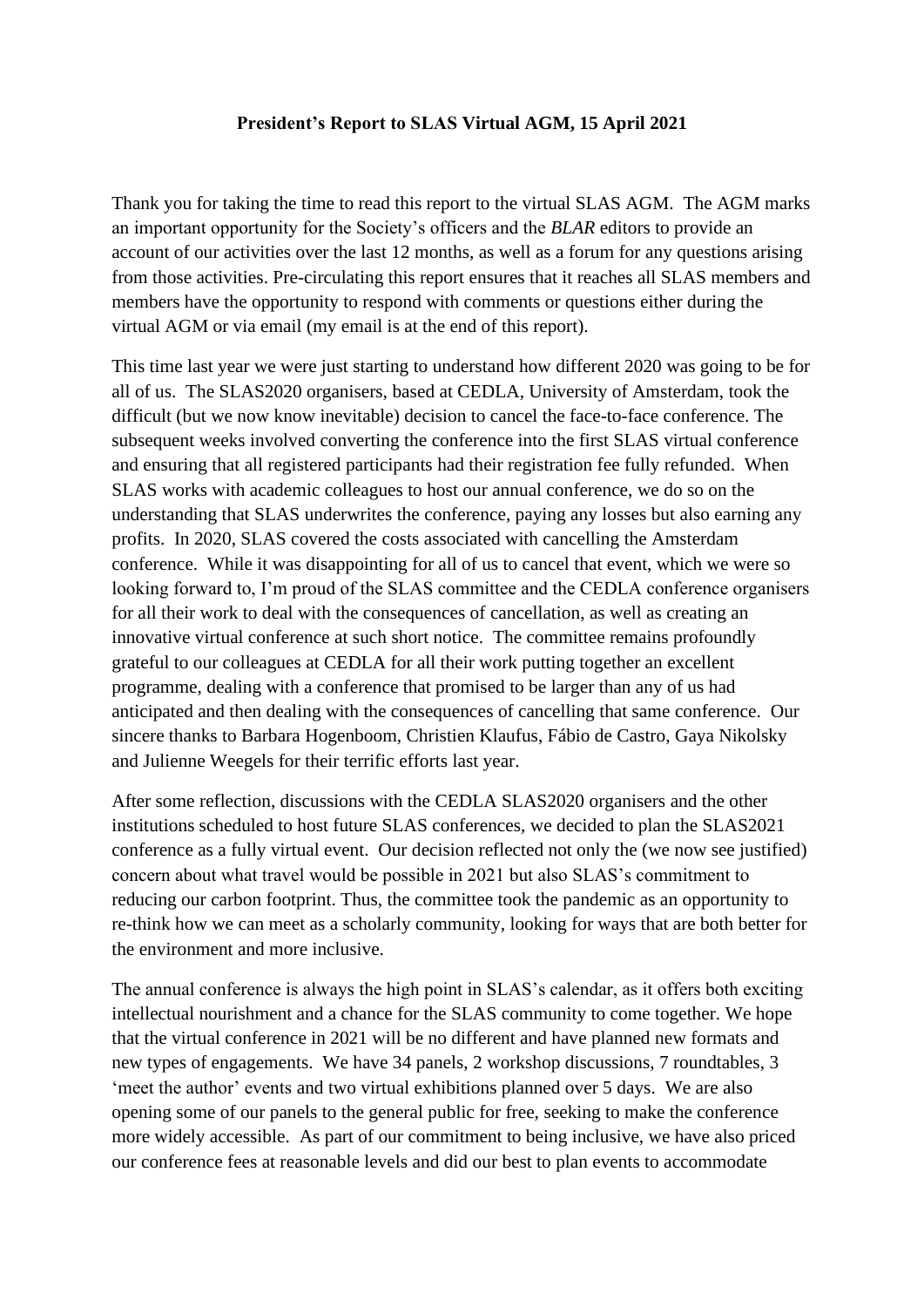different time zones. We are delighted with the interest that SLAS2021 has gained; we will be hosting events which come from a wide range of academic disciplines and methodologies, covering topics from the past to the present. We are also creating opportunities to have discussions which include practitioners, artists, authors and community activists.

The conference working group wanted to find a way to make the event more than a series of Zoom meetings and we are excited to inaugurate the SLAS Gather Virtual Conference Centre, which allows mixing, mingling and meeting in a purpose-built 2D space. This virtual meeting space will be available for future SLAS events and will help us continue to develop innovative, inclusive and exciting virtual events and collaborations. My thanks to the conference working group, Marieke Riethof, Thea Pitman, Paul Merchant, Eamon McCarthy and Jannine Poletti-Hughes for all of their work these past months – especially considering that quick need to create a SLAS2021 virtual conference working group. My thanks to Nicola Pearce and her colleagues at the University of Aberdeen CPD office for their tireless work supporting the conference. Additionally, we have worked with Alexa Morris and Mike Parket of Association Management Solutions in the design of the fabulous Gather Space. Our thanks go to them, as well.

No doubt all of you will have used the SLAS website (https://www.slas.org.uk) in the run-up to the conference, with its rotating multi-lingual 'welcomes' on the homepage. If there is a language spoken in Latin America that you would like to see reflected on the welcome page (and for which you can provide a translation), please contact Thea Pitman (T.Pitman@leeds.ac.uk). You'll get credit for helping us! Equally, if you're interested in contributing a blog piece to the website, please get in touch with Eamon McCarthy (Eamon.Mccarthy@glasgow.ac.uk).

The SLAS Twitter account, launched in March 2018, now has 7,610 followers. For comparison, LASA, with its 13,000 members has 18,400 followers; we are punching well above our weight! This platform has been highly successful in raising the Society's profile and reach, as well as ensuring a steady flow of information to the broad Latin Americanist community. With so many restrictions on movement globally, the SLAS Twitter account has also been valuable as a way to communicate news in a timely manner and advertise virtual events. Both the website and @SLASLatAm remain a collaborative effort; Christy Palmer researches and writes many of the tweets, while remaining our webmistress, with Marieke Riethof, Eamon McCarthy and Thea Pitman all contributing tweets and website updates. Thank you to everyone involved.

You will all be aware of the very productive relationship that SLAS enjoys with Wiley, who publish *BLAR* and manage our memberships. As the Treasurer's report shows, this relationship with Wiley is of fundamental significance to the Society's financial wellbeing. We look forward to continuing that relationship in the years ahead. Despite the uncertainties in aspects of academic publishing, SLAS continues to be in a healthy financial position, thanks to *BLAR* and our relationship with Wiley. Lizzie Brophy, who was our contact at Wiley, has been promoted and is thus losing her everyday involvement with *BLAR*. Our congratulations and thanks to Lizzie. We look forward to working with our new Associate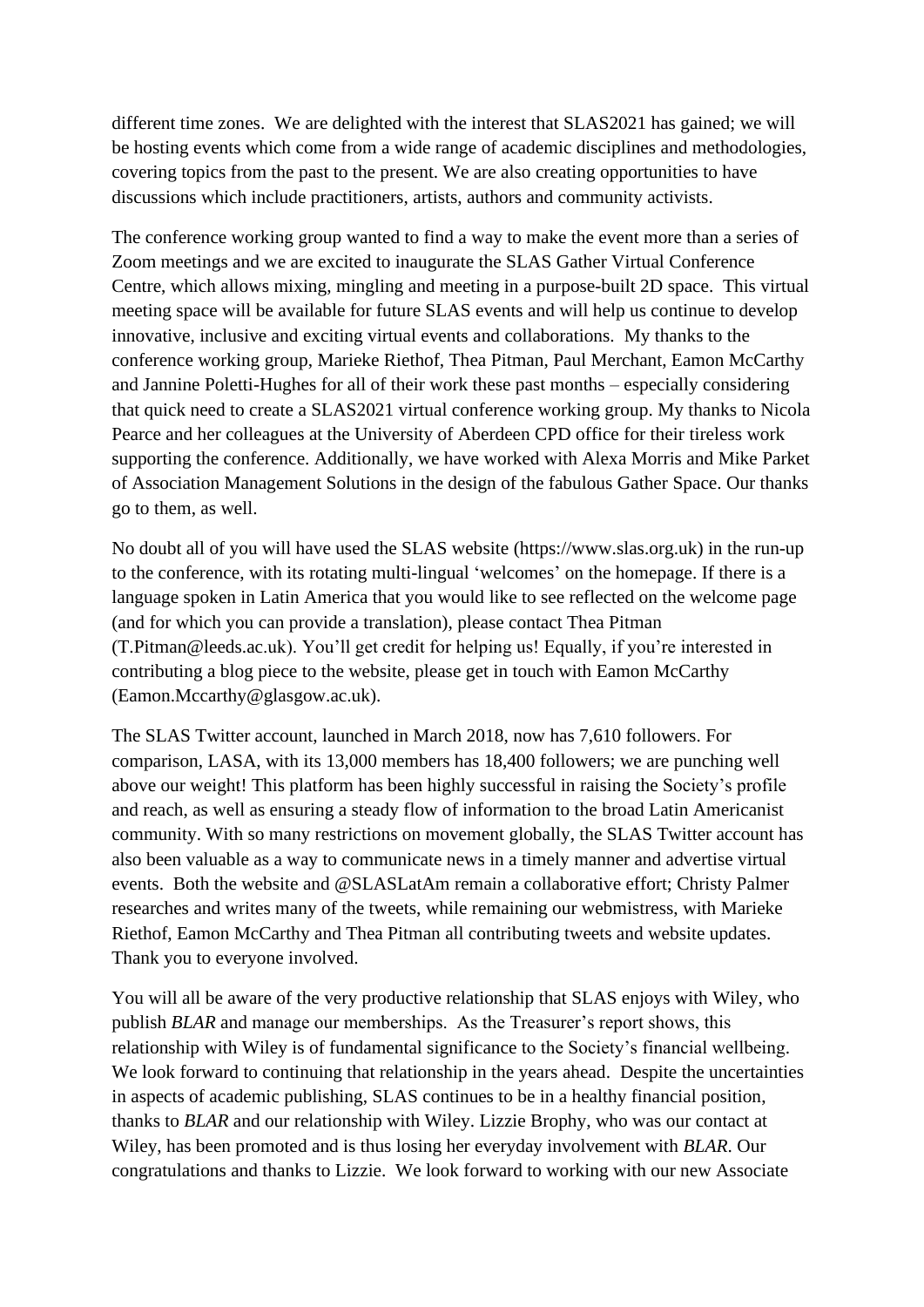Journals Publishing Manager, Sarah Ritchie. This is a chance, too, to thank Jasmine Gideon for her sterling work as *BLAR* coordinating editor, to the indefatigable Ken Lestrange and to the rest of the *BLAR* editorial team. I want to commend the *BLAR* editors for simply keeping going in such challenging times and express my admiration that not only did the editorial team keep going but they put together, at speed, a special issue on the impacts of COVID-19 which came out in December 2020. Jasmine Gideon will be stepping down after 10 years of commendable work as *BLAR* editor, within that period also working as the coordinating editor and sitting on the SLAS committee. The entire SLAS committee thanks her for her contribution and we look forward to working with her successor, Ann Varley, who we have no doubt will be excellent in the role.

The Treasurer's report will provide the financial details for the past year but suffice to say that SLAS remains in a good financial position. The conference cancellation, while impacting on our finances, was balanced by the fact that some of our expenditure went down. Years of careful stewardship of SLAS resources by our long-time treasurer John Fisher and judicious decisions by previous SLAS committees mean that the organisation was in a strong position to cope with the financial repercussions of the conference cancellation. The committee also worked quickly to adapt our existing funding streams to the current restrictions, allowing extensions of spending deadlines and adapting what types of support can be sought. We also introduced emergency funding for PG students and postdocs whose income had been reduced by the pandemic. Our thanks go to the Royal Historical Society who shared their hardship fund guidelines and application materials, making it easier to create a SLAS scheme at short notice.

SLAS is rightly proud of its association with PILAS, our post-graduate wing, which we support in financial and logistical terms. At the same time, the President of PILAS is a full member of the SLAS committee and it's been great to have Armandina Maldonado Deller, representing the PILAS 2021 committee, with us through this year (and the previous one) to ensure that the perspectives of our post-graduate community inform our decisions. We were delighted that the PILAS committee agreed to stay on for this year under the challenging circumstances of 2020. The PILAS virtual conference, 'I, We, They, the Other: Deconstructing Identity in Latin America' 1- 2 July 2021 remains open for paper and panel submissions until 19 April. Further information is available via: [https://pilasconference19.wordpress.com/.](https://pilasconference19.wordpress.com/)

As President of SLAS I have represented the organisation in the context of national organisations and associations, notably the UK Conference of Area Studies Associations, University Council of Modern Languages, the Arts and Humanities Alliance and the Alliance of Modern Languages, Area Studies and Linguistics Subject Associations UK. The Covid crisis has brought out myriad challenges and changes to higher education and PG study in the UK, which SLAS has responded to, in collaboration with the umbrella associations just mentioned and often working in concert with Prof. Claire Taylor, outgoing president of the Association of Hispanists of Great Britain and Ireland. I am especially grateful to her. Among the issues to which SLAS has contributed are successfully calling for the postponement of the REF, calling for new funding approaches in higher education (see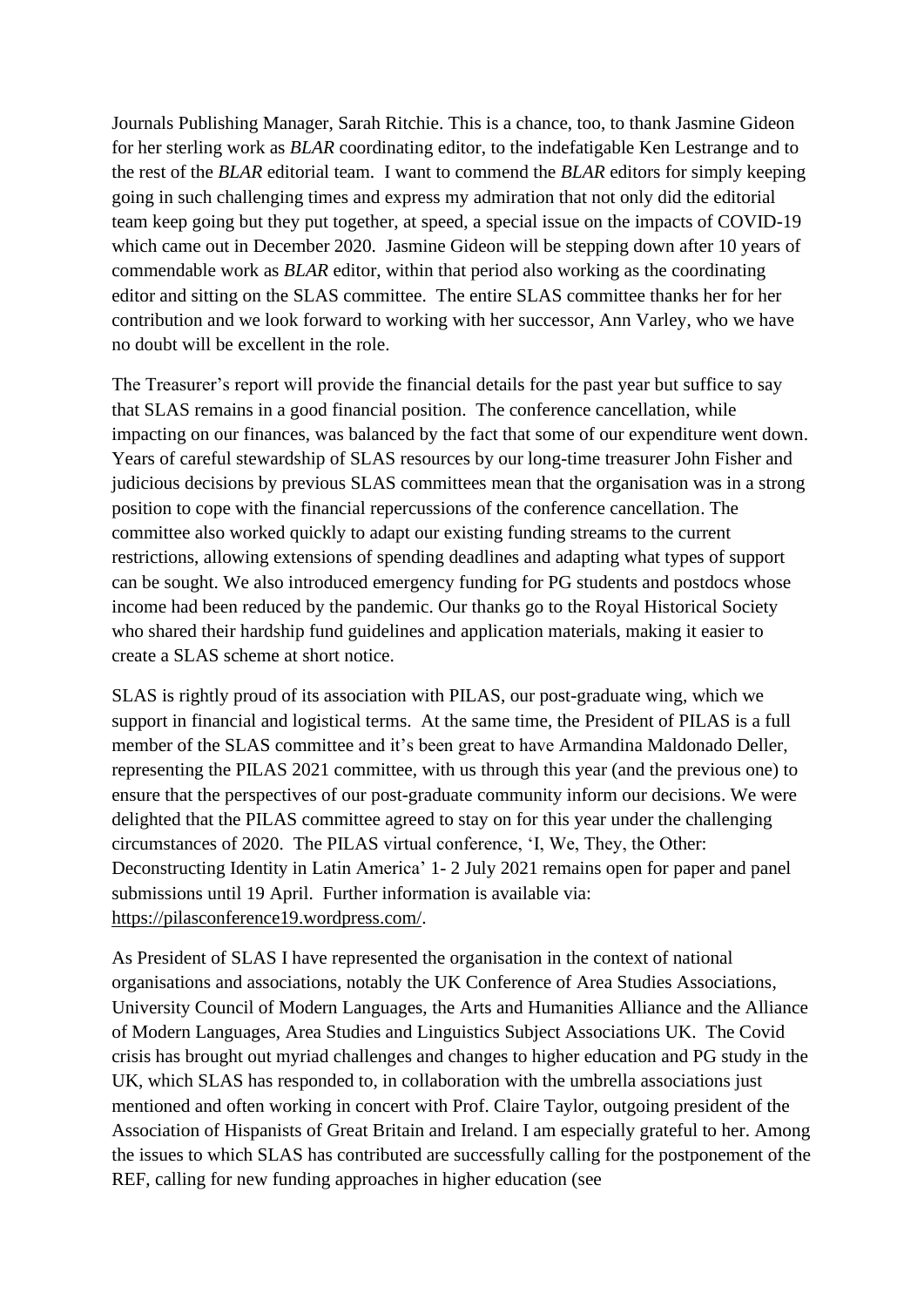https://newdealforhighered.org/), lobbying UKRI regarding funded extensions for funded PhD students reliant on fieldwork and lobbying to maintain access to the Erasmus + scheme. SLAS also joined those rallying, in the UK and internationally, to stop the proposed closure of the Institution of Latin American Studies, at the University of London, and the whole committee was disappointed with the outcome. We particularly thank Eve Hayes de Kalaf for her work on this issue. Most recently, SLAS has been working with colleagues and sibling organisations to protest the devastating cuts to ODA funding, which have serious consequences for institutional and community partners in Latin America, as well as the UK's higher education research sector and the UK government's reputation. My thanks to Thea Pitman for leading on this lobbying effort. Additionally, SLAS's more routine work has continued, for example responding to requests for nominations to REF panels. As vicepresident of SLAS, Thea Pitman has also stood in for past president David Wood, organising the Standing Conference for Centres of Latin American Studies which had an extraordinary meeting in the early months of the pandemic, seeking to understand the challenges and issues faced across Latin American Studies in the UK. The committee's thanks go to her for taking on that important role.

You may have seen consultations over the past year about the SLAS climate action plan, which has largely been due to the hard work of Paul Merchant, to whom our thanks are owed. The plan notes that 'As the representative organisation of one of the UK's most globally engaged disciplines, SLAS aspires to lead the way in articulating and embodying the changes that can be made. And indeed, the Covid-19 pandemic has been a game-changer in forcing us all to use more digital tools to meet and travel less, if at all. We need to learn from what has been achieved during the pandemic in terms of lessening of greenhouse-gas emissions and continue to use those new methods of working in the future'. The climate action plan includes numerous steps which SLAS, as a learned society, can take to reduce our carbon footprint. At SLAS2021, Paul will be leading a public roundtable discussion on climate action in Latin American Studies. Please do attend to share your concerns and ideas.

As this report testifies, the SLAS committee has been busy in the last year. But this report also demonstrates how SLAS can and does work for the field in the UK, lobbying and taking actions on issues which matter to our members. This is my second, and last, report as SLAS President. I want to pay tribute to all my colleagues on the committee, whose commitment over the last year has ensured the smooth running of the Society and its activities, despite the challenges of new working routines and new domestic demands. I particularly want to thank fellow officers Eamon McCarthy, John Fisher and Thea Pitman, who have been so supportive, especially this past year. David Wood, current past president, will be stepping down from the SLAS committee after 15 years. We will miss him on the committee and thank him heartily for his work and contribution over this time period. We look forward to Rebecca Ogden joining the committee as an ordinary member. Congratulations to her. Congratulations, as well, to Marieke Riethof, on her election as SLAS vice-president and to Thea Pitman, incoming SLAS president. I know that the committee will be in good hands under their leadership. And many thanks, as well, to Tony Kapcia for his continued work as the Society's auditor.